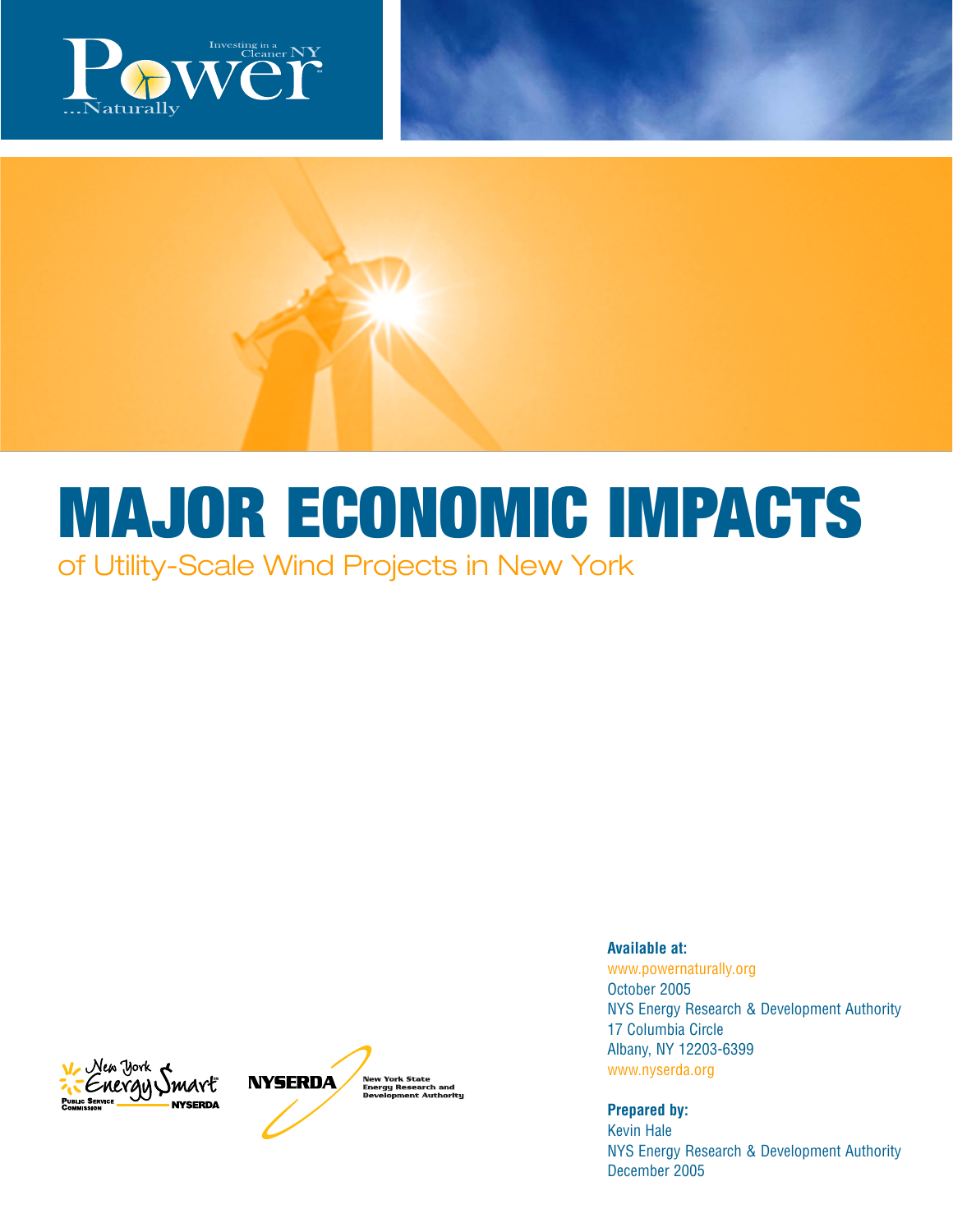

## **Table of Contents**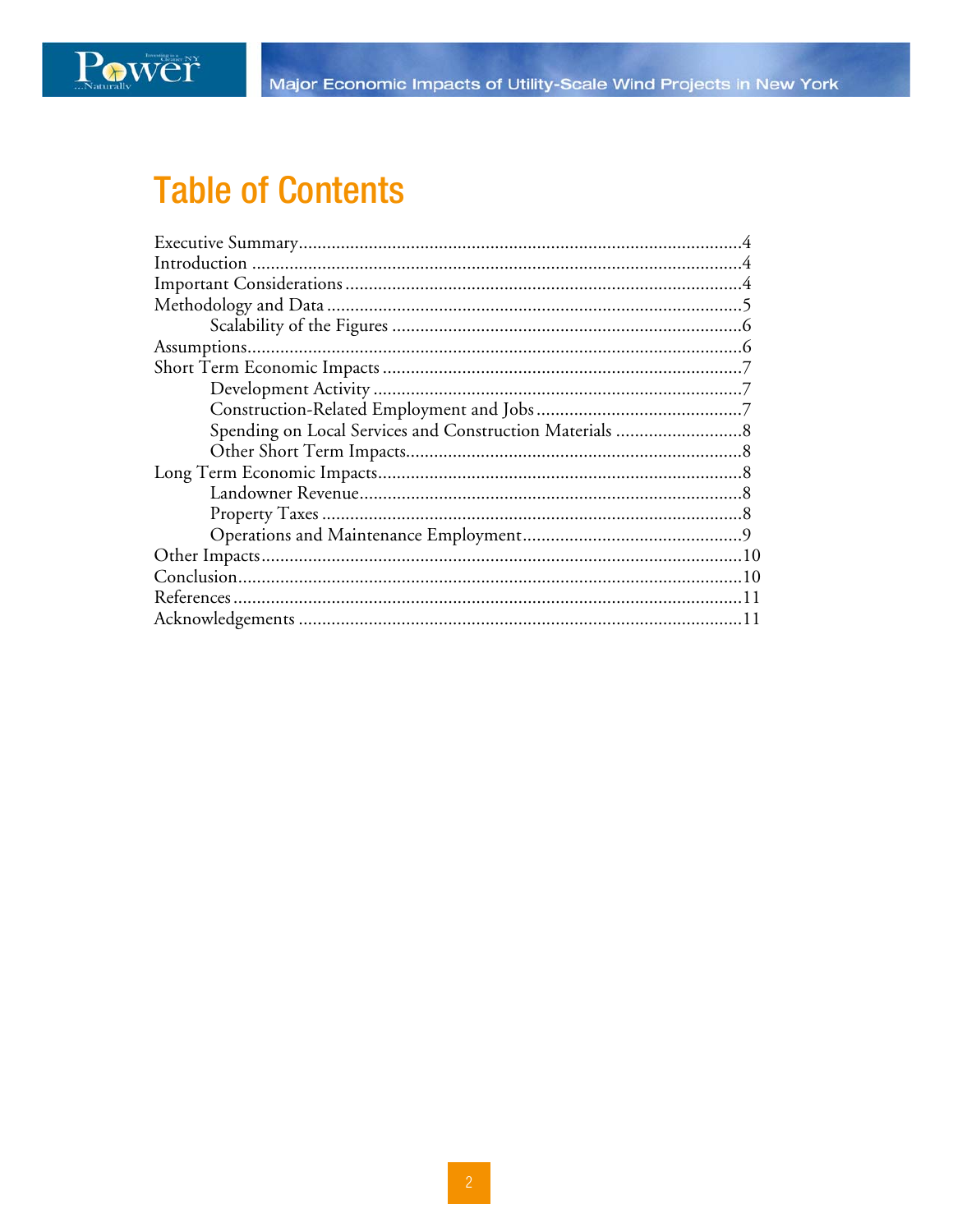### Power

### An Assessment of the Major Economic Impacts of Utility-Scale Wind Projects in New York

#### Executive Summary

A wind project will create and sustain many positive economic impacts, commencing during the development phase and continuing throughout the viable economic life of the project. In New York State the major economic impacts of such projects are likely to be in the range of \$9.71 to \$10.66 per MWh (nominal dollars)<sup>1</sup>.

stand to be the recipient of more than  $$827,000,000$  in economic benefits.<sup>3</sup> The potential for New York State to capitalize on the economic effects associated with wind generation is considerable. In the queue at the New York Independent System Operator (NYISO) there are more than 46 wind projects vying for power grid interconnection rights with an aggregate annual production capacity of approximately 14,200,000 MWhs per year.<sup>2</sup> Assuming 30% of those projects are successful; NYS could

#### **Introduction**

<u>.</u>

In its September 24, 2004 order regarding the Retail Renewable Portfolio Standard (RPS), the New York State Public Service Commission (PSC) stated that one of the objectives of the RPS program was to afford New York State residents the economic benefits of attracting renewable resource generators to the state. $^4$  In an effort to shed light on that objective, this report will rely on nationally recognized studies, current NYS project activity, and past NYS project data to quantify a reasonable estimate of the major economic impacts that will likely result from the development, construction, and operation of in-state wind generation.

#### Important Considerations

While many reports and studies conducted in the past have evaluated direct, indirect and induced economic impacts, this report will approximate only the major impacts such as capital infused into the economy and direct employment a result of large scale wind

<sup>&</sup>lt;sup>1</sup> This range does not include energy price suppression or economic activity associated with increased personal spending power of those affected by a project (multiplier effect). Preliminary figures indicate that the multiplier for direct spending in rural New York counties can approach 1.3

<sup>&</sup>lt;sup>2</sup> Data calculated from the NYISO queue as of October 12, 2005 adjusted for an annual capacity rating of 30%  $\frac{3}{2}$  Aggregated for an annual capacity rating of 30%

 $3$  Assumes the minimum economic life of a project (20 years) and \$9.71 per MWh in impacts

<sup>4</sup> Case 03-E-0188, September 24, 2004 Order Regarding Retail Renewable Portfolio Standard, pp. 23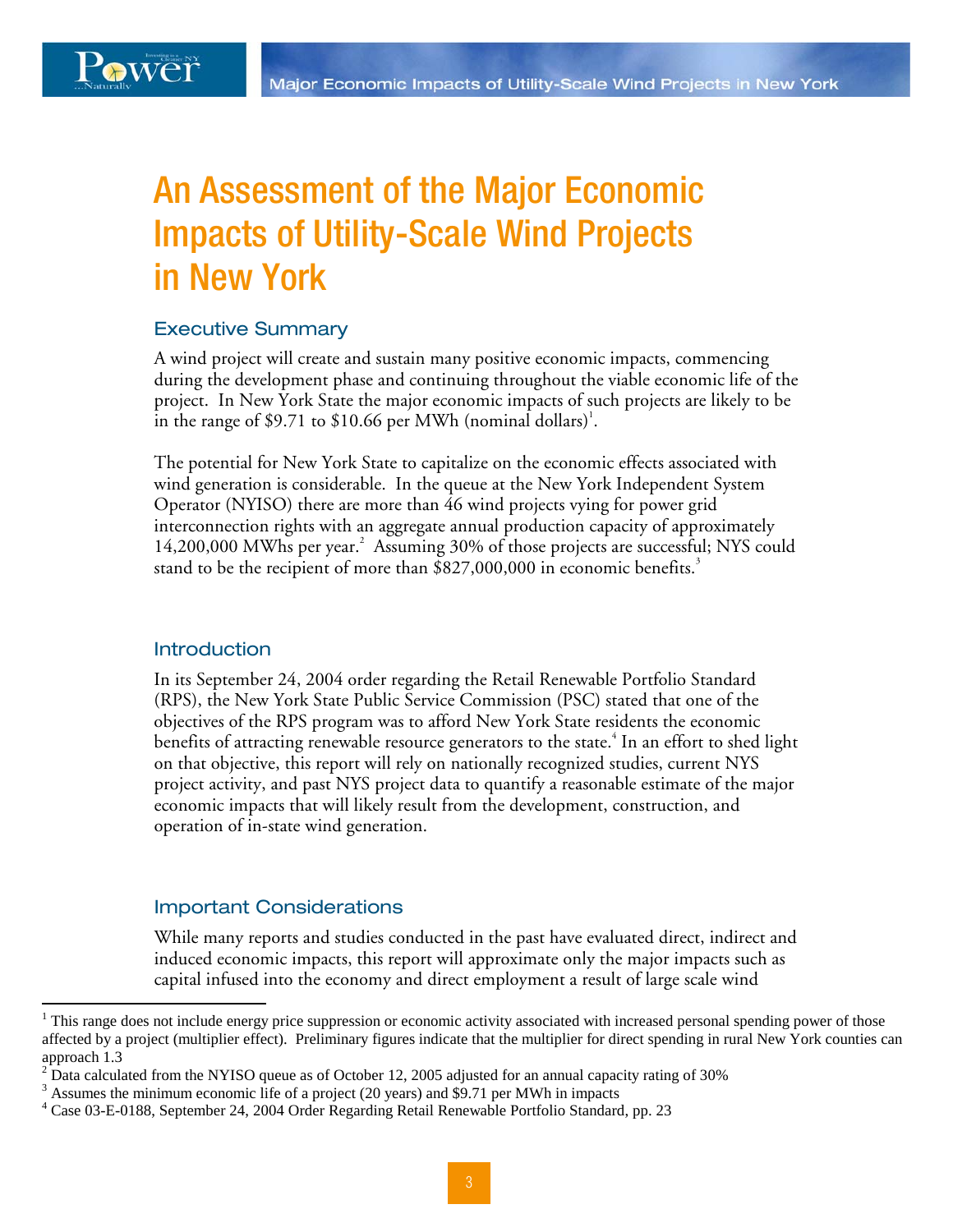

power in New York State. This study will not quantify other impacts such as in-state natural gas and electricity price suppression or economic activity associated with increased personal spending power of those affected by a project. While many experts have concluded these impacts exist, this study will only recognize and discuss them.

It is also important to note that project specific differences can and do impact economic activity. Nevertheless, the figures mentioned in this report have been incorporated into an input/output EXCEL-based model capable of adjusting for project-specific variations. Specific input variables include:

- Number of turbines
- **MW** per turbine
- Operations and Maintenance (O&M) employees per MW
- O&M salary per year
- Land lease payments per MW per year<br>● Inflation rate
- Inflation rate
- Plant capacity rating<br>● Pavment in Lieu of T
- Payment in Lieu of Taxes rate per MW per year (years 1-15 and years 16-20)
- Percent of construction employees in-state<br>● Construction employment hourly rate
- Construction employment hourly rate

Like any business development, a proposed wind project will create both economic and socioeconomic impacts. In considering whether to permit or support the development of a wind project, one should take into account all such impacts, not just those mentioned in this report.

#### Methodology and Data

The Maple Ridge project sponsors provided NYSERDA with current construction costs and expenditures of phase I and phase IA of the project (231 MW) along with Payment in Lieu of Taxes (PILOT) figures, generalized landowner lease payment structures, and project-specific labor composition statistics. The Maple Ridge project is a two-phase project; in phase I, 120 turbines (198 MW) will be installed in 2005 and 20 turbines (32 MW) in 2006. Up to 60 additional turbines will be installed in 2006 during phase II, depending on funding and contracts. The initial 140 turbines involve leases with 61 landowners; the 60 additional turbines will require leases with another 17 landowners. As of December 10, 2005, phase I of the project is more than 90% complete.

Using the data from phase I and phase IA of the Maple Ridge project, we extrapolated the total likely impacts that will accrue to New York State and the affected locales upon full build-out (330 MW) and categorized each major economic impact. A summary of the major categories can be found below:

Wind data acquisition  $\&$  analysis, project permitting and engineering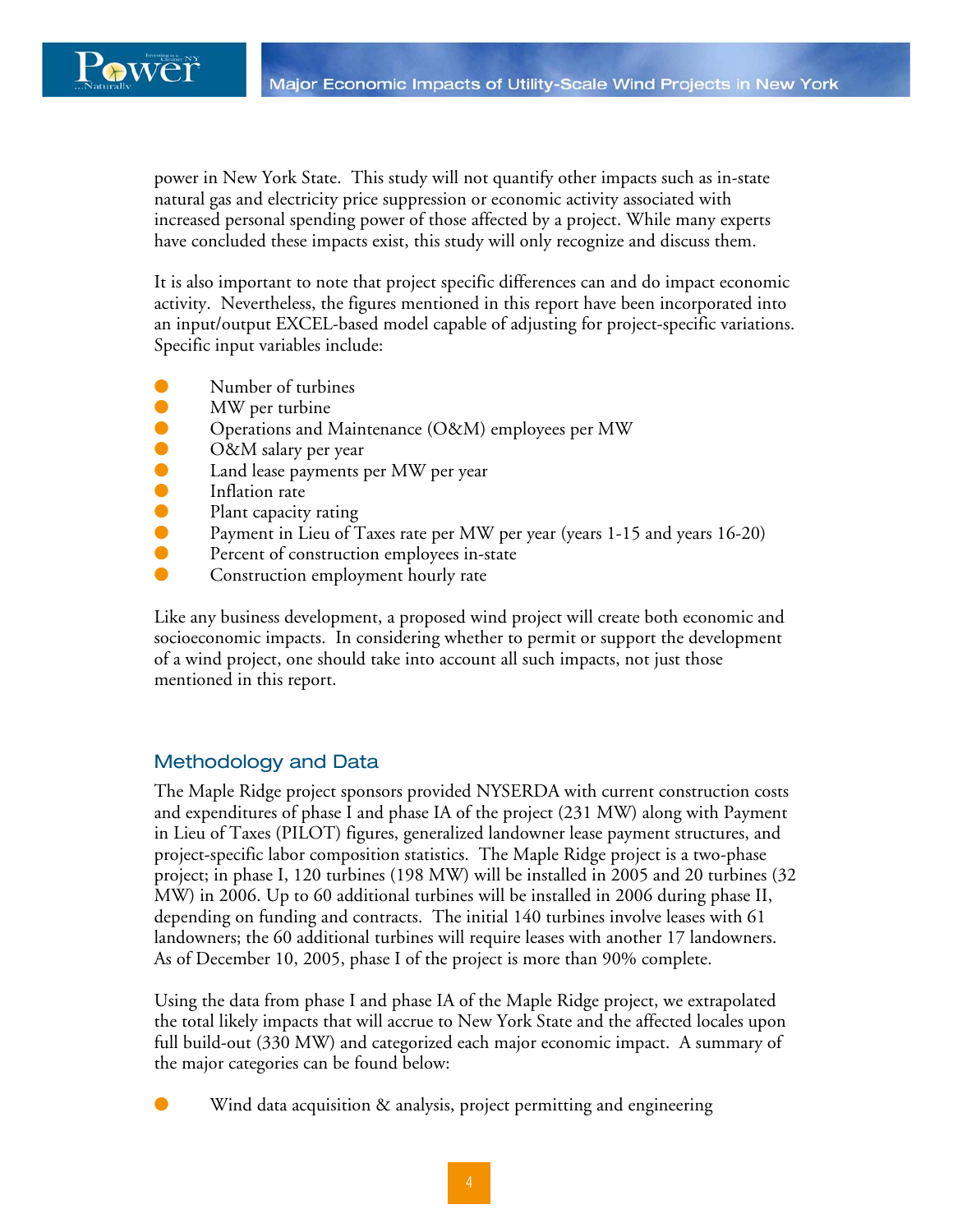

- Land acquisition activities
- **Community outreach and marketing**
- Local spending on food, services, fuel, lodging, etc. by non-NY workers
- Regional/In-state construction wages
- Regional/In-state spending on construction materials
- **O** Increased commerce activity
- Operations and Maintenance employment (O&M)
- Property tax-related payments to municipalities
- Landowner revenue

 To verify information in this report, we spoke directly with some of those parties affected Manager, Port of Oswego staff and various local/regional business representatives. by the project. For example, phone interviews were conducted with the Lewis County Numerous subject area studies and reports were reviewed to validate the assumptions and results found in this report. Specific references can be found at the end of this report.

To arrive at the \$9.71 to \$10.66 per MWh range, we calculated the total nominal economic impacts of the Maple Ridge wind project using a 24-year analysis period; consisting of a two-year development period, a two-year construction period, and a twenty-year operating period. In calculating total landowner revenue and the wages from operations and maintenance, a 3% rate for inflation was applied to each.

Finally, a unitized value on a dollar per MWh basis was derived by dividing the total calculated nominal economic impacts by the estimated 20 year total MWh production of the Maple Ridge project.

#### *Scalability of the Figures*

Only some economies of scale are lost as projects decrease in size. For example, a 50 MW plant will most likely pay more per unit (ton, yard etc.) for stone and other materials than a project requiring four times (200 MW) that amount of materials. For this reason we believe the \$9.71 to \$10.66 range would be a conservative estimate for projects ranging in size from 50 MW up to 350 MW.

#### **Assumptions**

 $\overline{a}$ 

- 67% NY-based construction labor
- \$5,100 per MW per year in PILOT property taxes (Y1-Y15)
- \$10,000-\$20,000 per MW per year in post-PILOT property taxes (Y16-Y20)
- \$4,000 per MW per year in land lease revenue
- $$40,000$  per year in salary and benefits for operations  $&$  maintenance employees
- 20-year production analysis period (minimum useful life of facility)

<sup>&</sup>lt;sup>5</sup> For analysis purposes, we lowered the actual Maple capacity factor of 32% to 30% which is expected to be the average of a NY-based project.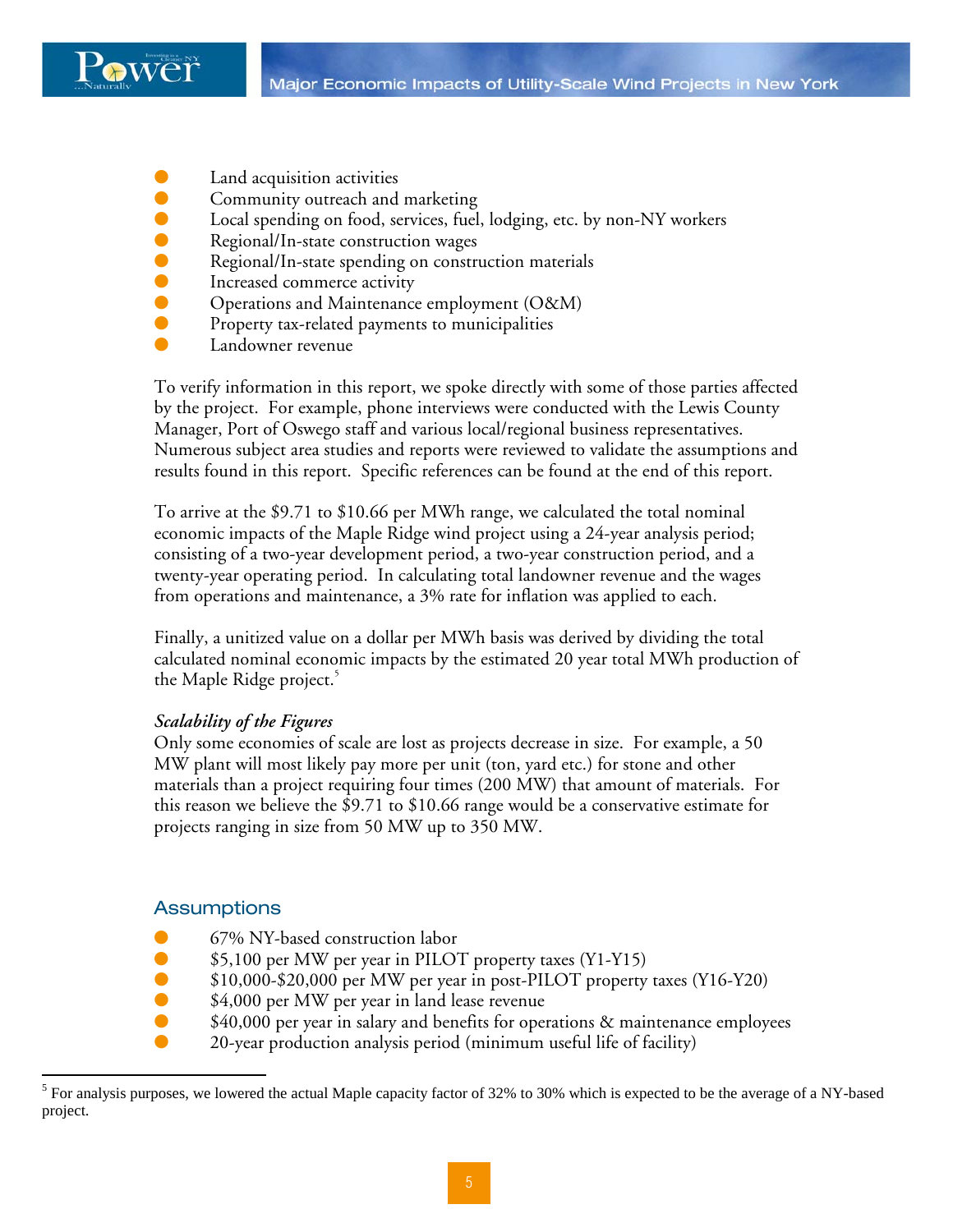

- 3% annual inflation rate applied to land lease revenue
- 3% annual escalation applied to Operations & Maintenance salaries & benefits
- $\bullet$  \$15 per hr. construction employment hourly rate<sup>6</sup>
- 6.79 construction man-hours per MW of installed capacity
- 30% generator capacity rating

#### Short Term Economic Impacts

#### *Development Activity*

During the early stages of project development, when a site area is being evaluated for suitability, many economic development impacts are created. Typical development expenses include those associated with land lease option payments (e.g., payments for local legal services and the right to use property), wind measurement tower erection, wind data analyses, preliminary environment assessments, and local public outreach and education. In addition to the direct capital infusion associated with the aforementioned site assessment activities, the local community benefits from increased spending on local services such as food, lodging, and fuel by project sponsors. In aggregate, economic activity related to site assessment/pre-development efforts equates to approximately \$.36 per MWh.

#### *Construction-Related Employment and Jobs*

To the extent that a locale has sufficient trade and labor resources to support the construction of a wind farm, a significant portion of the workers required can be local and/or in-state. Upstate New York has proven to be rich in skilled labor capable of supporting the construction of a wind project. For example, approximately 200 (67%) of the 300 construction workers involved in phase I of the Maple Ridge project are from in or around Lewis County, New York. It is expected that this composition will remain the same through phase II of the project and for similar projects yet to be built.

To the extent that wind turbine components continue to be manufactured outside of New York, the locale or state can expect to capitalize on increased vessel activity associated with shipping and transporting the components from the manufacturer to the construction site. This commerce activity will employ New York-based longshoreman, truckers, and riggers. For example, James Cloonan of the Port of Oswego stated that the Maple Ridge project has contributed to the employment of 70-75 union longshoreman and 6-10 part-time workers. For the first six months of construction, the port has had an increase in payroll of approximately \$500,000 and is expecting total incremental payroll to exceed \$1,100,000 upon full build-out of the project.

Total NYS-based construction-related employment accounts for approximately \$.45 per MWh.

1

<sup>&</sup>lt;sup>6</sup> Source: NYS Department of Labor construction industry profile, Lewis County, NY

<sup>&</sup>lt;sup>7</sup> October 12, 2005 phone interview with James Cloonan of the Port of Oswego.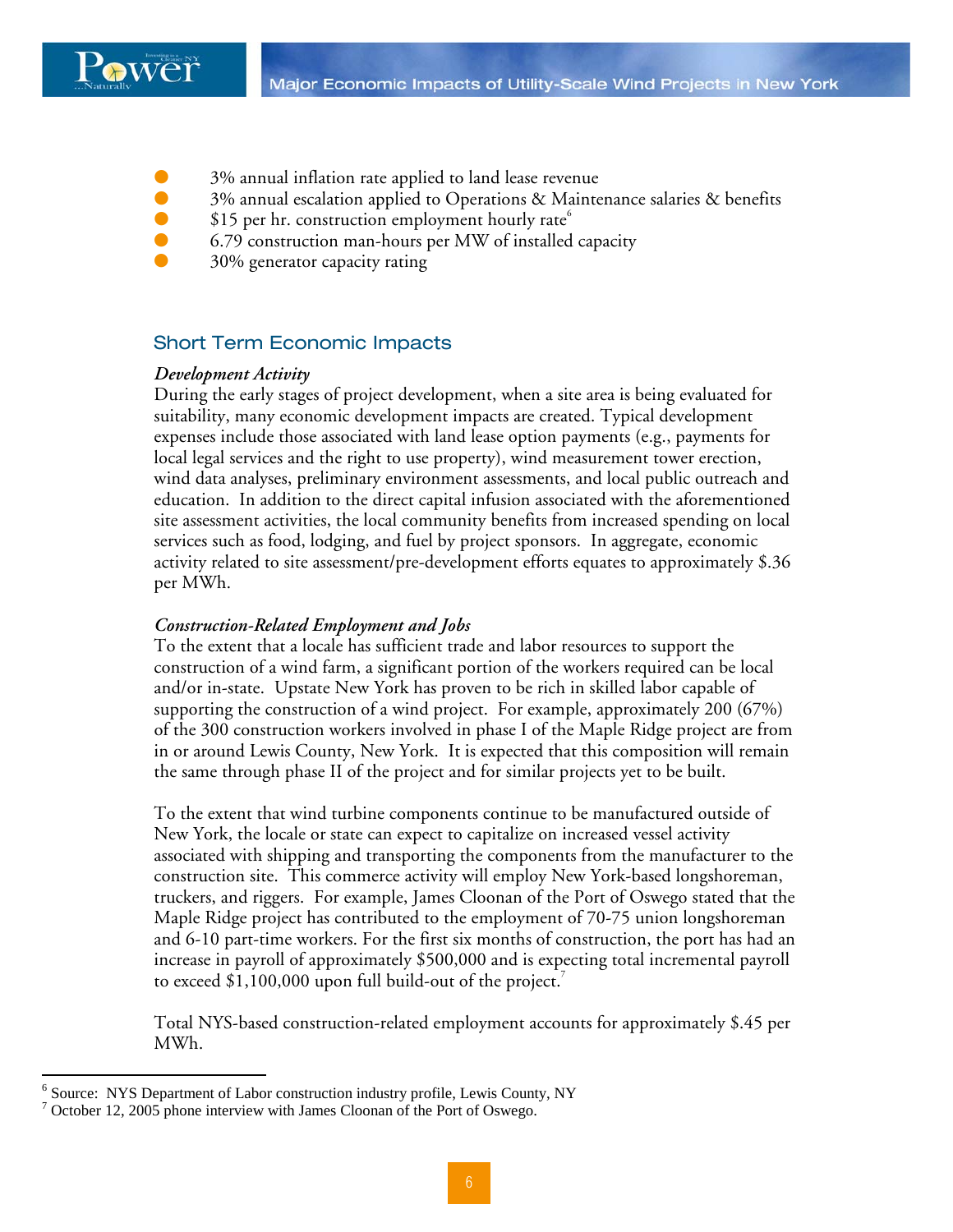#### *Spending on Local Services and Construction Materials*

construction period.<sup>8</sup> Total spending on local services and construction materials accounts for approximately \$3.05 per MWh of the total economic impacts a wind farm can create. This includes spending on locally sourced construction materials such as gravel, concrete, wood, steel rebar, cabling and various other materials. Besides receiving the benefits of spending on materials, locales can benefit from increased economic activity associated with spending on services such as housing, food, fuel, banking and other related services by non-NY workers and employees. By way of example, the 100 non-NY workers on the Maple Ridge project are being housed in regional hotels, inns, and motels. This housing activity alone is estimated to be approximately \$1,400,000 over the course of the

#### *Other Short-Term Economic Impacts*

Other economic impacts that are likely to accrue to New York State and/or its locales are derived from land acquisition/use activities by project sponsors. In most cases, during project development, project sponsors provide landowners with payments on the option to enter into land lease agreements at a later date. In addition, project sponsors must pay non-participating landowners whose land will be affected by transmission lines, roads or other project infrastructure with easement payments, or in some cases purchase the land outright. In sum, these economic impacts are approximately \$.38 per MWh.

#### Long-Term Economic Impacts

#### *Landowner Revenue*

Because wind turbines and access roads only occupy 4% or less of the land area required of a wind project, the previous use of the land (e.g., farming, ranching) typically continues. The continued use of the land essentially creates a "no-cost" option for the landowner to receive additional revenues.

Over the course of a 20-year operational period, landowner revenue is one of the largest components of the economic impacts associated with wind development, accounting for 21% of the total economic impacts or approximately \$2.04 per MWh. Typical land lease arrangements are structured such that a landowner will receive approximately \$4,000 per MW, per year, with an annual adjustment for inflation. This figure was confirmed by the National Renewable Energy Laboratory (NREL) study completed by S. Tegen in August 2005, as referenced at the end of this report as well as direct conversations with various project developers.

#### *Property Taxes*

1

Compared to other sources of generation (oil, natural gas, nuclear, etc.), a wind project's demand for municipal service such as water, sewer, telephone or other services is de minimis. As a result, they offer an almost no-cost revenue source to the local taxing

 $8\,$  14-month construction period x 20 nights per month x 100 workers x \$50/night average rate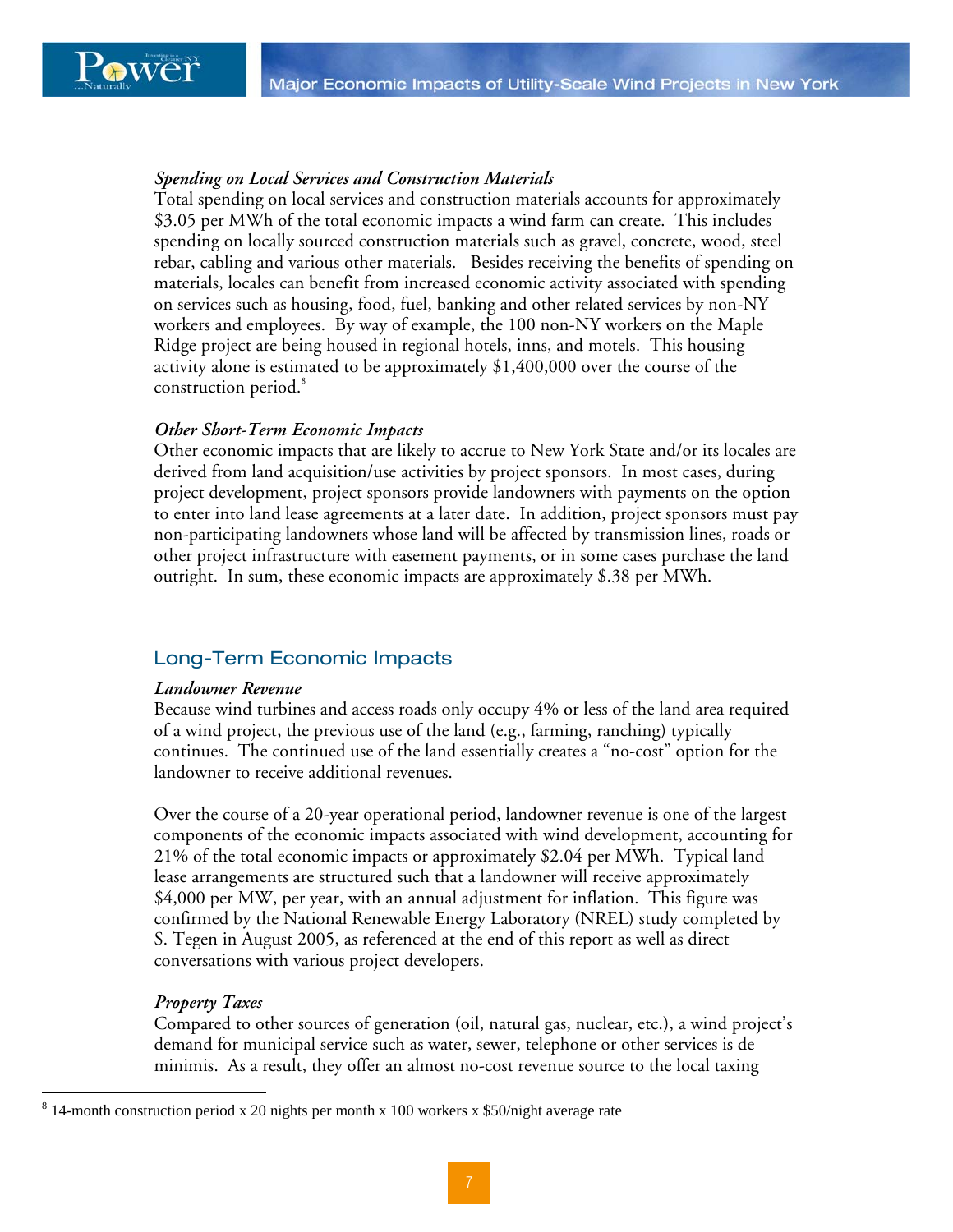$\overline{a}$ 

jurisdictions. In most cases this revenue is significant compared to other local revenue sources.

In New York, the most common property tax payment relationship between a project owner and the affected taxing jurisdictions (i.e., County, city, town, village, school district) is a contracted Payment in Lieu of Taxes (PILOT). A PILOT is generally used as a tool by local taxing jurisdictions to incent a developer's interest in a certain area and is most often negotiated at a rate well below full assessment values. A common PILOT structure is an annual payment per MW of installed capacity for a contract term of up to 15 years. Specific guidelines for determining the level of PILOT payments do not exist except for the provision that the payments may not exceed what would have been owed had the equipment been assessed under ordinary tax provisions.

Local taxing jurisdictions have limited wind energy projects from paying certain local taxes to induce the development and the economic diversity of their local economies. For example, based on information from Madison County, New York, PILOT rates for the Fenner and Madison projects have averaged approximately \$5,100 per MW, per year. It is expected that as these discounted PILOT arrangements expire, property tax liability will increase. The NYS Office of Real Property Services (ORPS) is currently developing a wind generation assessment model that could possibly be used to estimate future market values of wind assets. After discussions with ORPS, NYSERDA staff has replicated that preliminary model and estimate that after 15 years, property tax values could be in the range of  $$10,000/MW$  to  $$20,000/MW$ .

Applying the PILOT rate of \$5,100/MW for years 1-15 and the post-PILOT assumption range of \$10,000 to \$20,000/MW for years 16-20, the property tax impact is likely to be \$2.41 to \$3.36 per MWh.

#### *Operations and Maintenance Employment*

The number of people employed by a wind project during commercial operation depends primarily on the project size. Small projects of less than 25 MW are generally remotely operated and bring in maintenance personnel only when maintenance is schedule or required. Larger projects will have full-time staff, the size of which depends on the turbine type, project size and local labor practices. A 300 MW wind farm is expected to require about 12 to 18 full-time employees to operate and maintain the facility.

Most of the skills required for these positions are usually commonplace in farming communities so local/regional workers are usually hired and trained to fill them. For example, the Maple Ridge project owners plan on employing approximately 15 full-time NYS-based operations and maintenance employees at full build-out, consistent with Larry Flowers and Marguerite Kelly's figures presented at the May 18, 2005 Wind Power

 $9$  Assumes the asset is in "good" condition with 60% depreciation and an average taxing jurisdiction rate of 2.6%.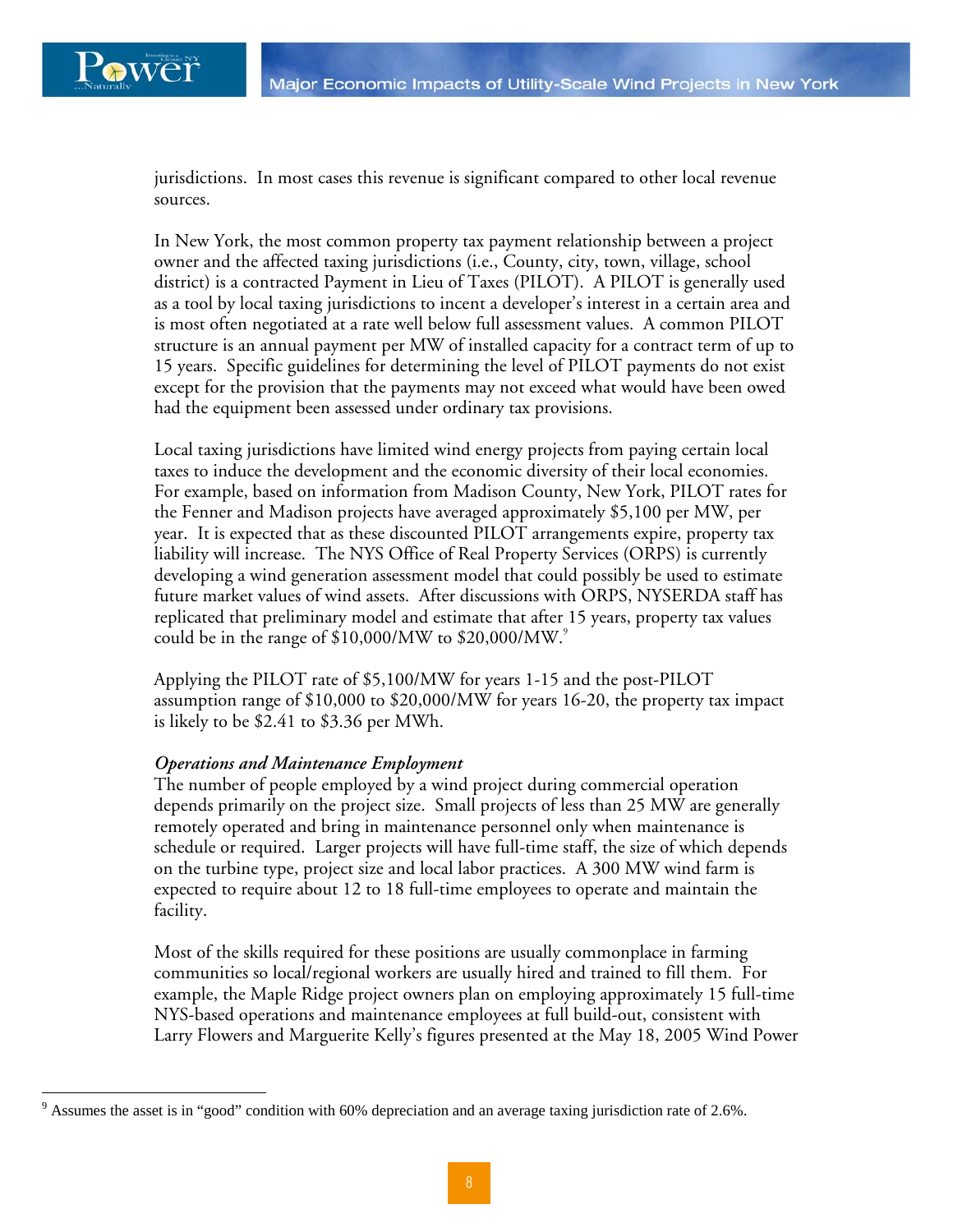

conference and the Department of Energy's Jobs and Economic Development Impact Model (JEDI).

Using the Maple Ridge figures of 15 full-time employees, operations and maintenance employment is likely to be approximately \$1.02 per MWh.

#### Other Impacts

 New York State economy. Preliminary modeling results show that a direct investment of The IMPLAN macroeconomic input-output model was used to estimate the "multiplier" or "ripple" effects which could be caused by constructing wind turbines in Lewis County, New York. This model captures the complex interdependencies within the \$1 million in turbine construction could result in approximately \$1.3 million in total increased economic output in Lewis County. This suggests a macroeconomic multiplier of approximately 1.3 for the construction category.

There are three components to the "multiplier" or "ripple" effects. The direct effects are the changes in sales, income, and employment in a particular industry where the initial increase in demand occurs. The indirect effects are the changes in sales, income, and employment from the inter-industry purchases as other industries respond to the new demands from the industry whose output is increased initially. The induced effects reflect the changes in sales, income, and employment due to increased consumption by households as their income increases with changes in production. The total economic impact on sales, income, or employment, is the sum of these three separate effects.

A more detailed macroeconomic analysis may be completed in the future that will assess the full impacts of wind activity including those discussed in this report and:

- Economic activity from the multiplier effect
- Quantity of electricity displacement
- Locational electricity and natural gas price suppression
- Total cost savings due to gas and oil consumption reduction
- Natural gas capacity impacts

#### **Conclusion**

Without taking into account energy price suppression or jobs and income created by the multiplier effect, the major economic impacts of a wind project in New York State are likely to be in the range of \$9.71 to \$10.66 per MWh (nominal dollars). This is on the basis of:

- a) Maple Ridge project data;
- b) Other NYS project data;